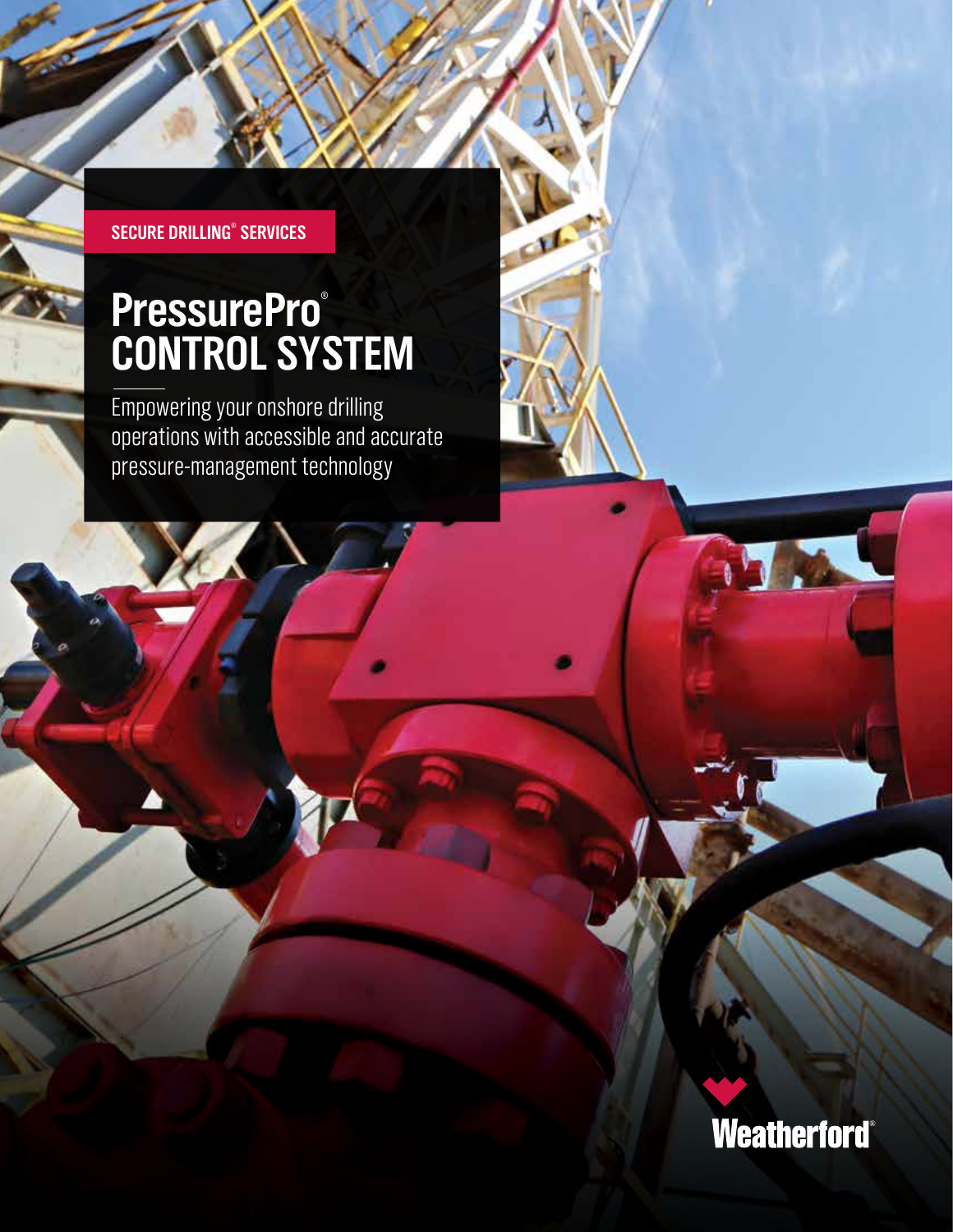# **TAKE CONTROL OF YOUR ONSHORE DRILLING OPERATIONS**

### Our PressurePro® control system puts simple, precise pressure management in your hands.

The technology that tamed deepwater drilling has landed. Based on our decades of leadership in offshore managed-pressure drilling (MPD) technologies, we can now help to deliver safer, faster operations in each land well that you drill.

The Weatherford PressurePro control system—comprised of our stateof-the-art SafeShield® Model 7825 rotating control device (RCD) and PressurePro electric set-point choke—closes the loop and opens up your onshore drilling capabilities. Purpose-built for land applications, the system maintains wellbore pressures within the required window with minimal supervision during managed pressure, underbalanced, and flow drilling.

A single, user-friendly platform facilitates easy system operation. Adaptive logic gives you reliable pressure control while reducing the manpower typically needed. As a result, you can take charge of your onshore drilling application with confidence.

### **The PressurePro Advantage**

- Enhances personnel and asset protection
- Reduces nonproductive time and mud costs
- Controls nuisance gas
- Delivers precise drilling control
- Provides a detailed well monitoring and event breakdown (optional)
- Aggregates the engineering dashboard (optional)

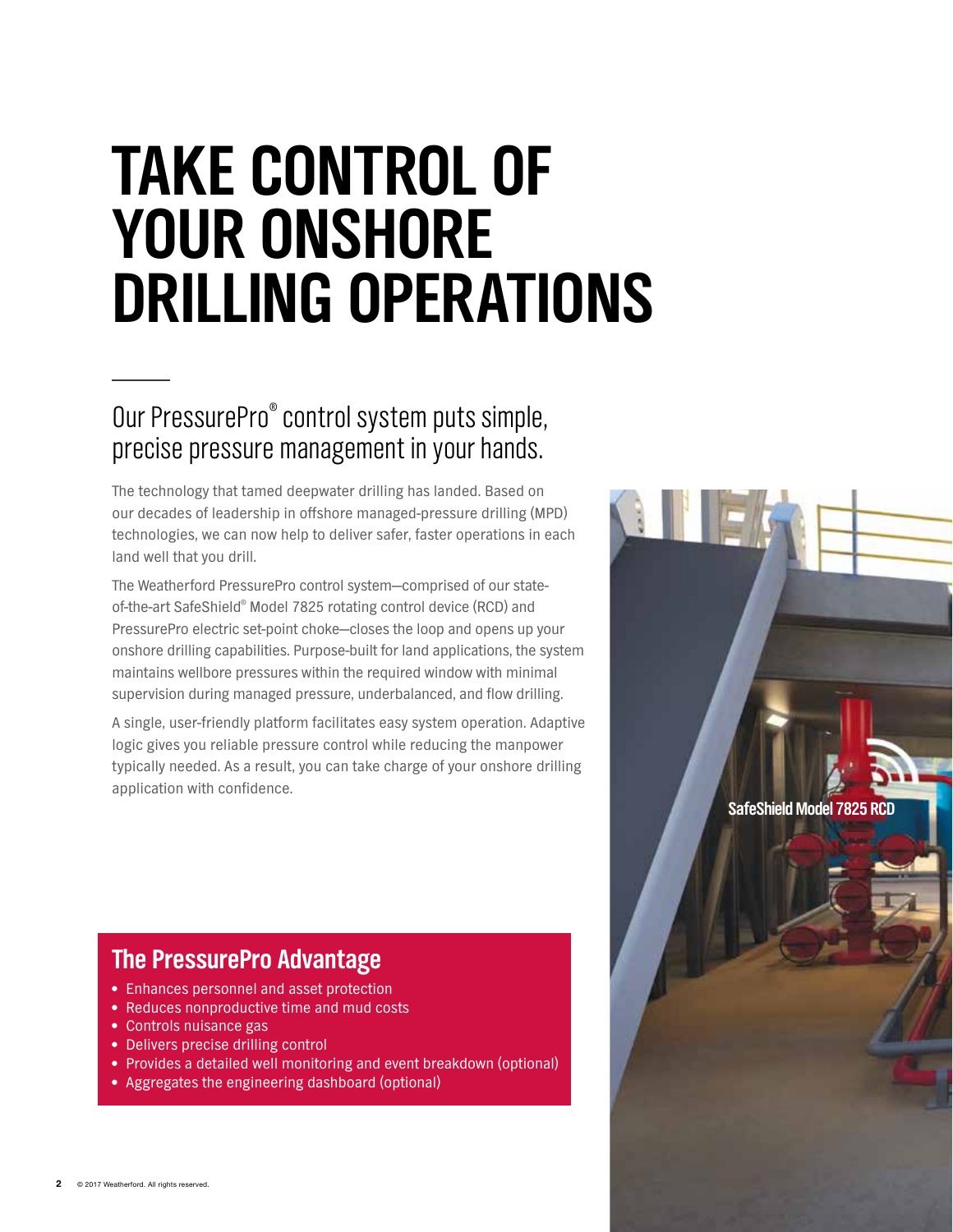## **LEVERAGE THE EXPERIENCE OF THE MPD LEADERS**

With a nearly five-decade legacy, Weatherford leads the industry in MPD technology. We offer quality service, engineering support, and a worldwide infrastructure to help you with any need, anywhere that you operate.

Our background proves it. We've delivered reliable RCDs longer than any other provider, and our advanced Microflux® automated pressure management is unparalleled. The PressurePro control system, our

most recent development, takes the knowledge we gained in critical, high-pressure/high-temperature (HPHT), and deepwater environments and perfects it for the challenges and scale of land operations.

Part of our comprehensive and scalable portfolio of closed-loop technologies, the PressurePro system is just one means of providing the right tools to match your objectives.

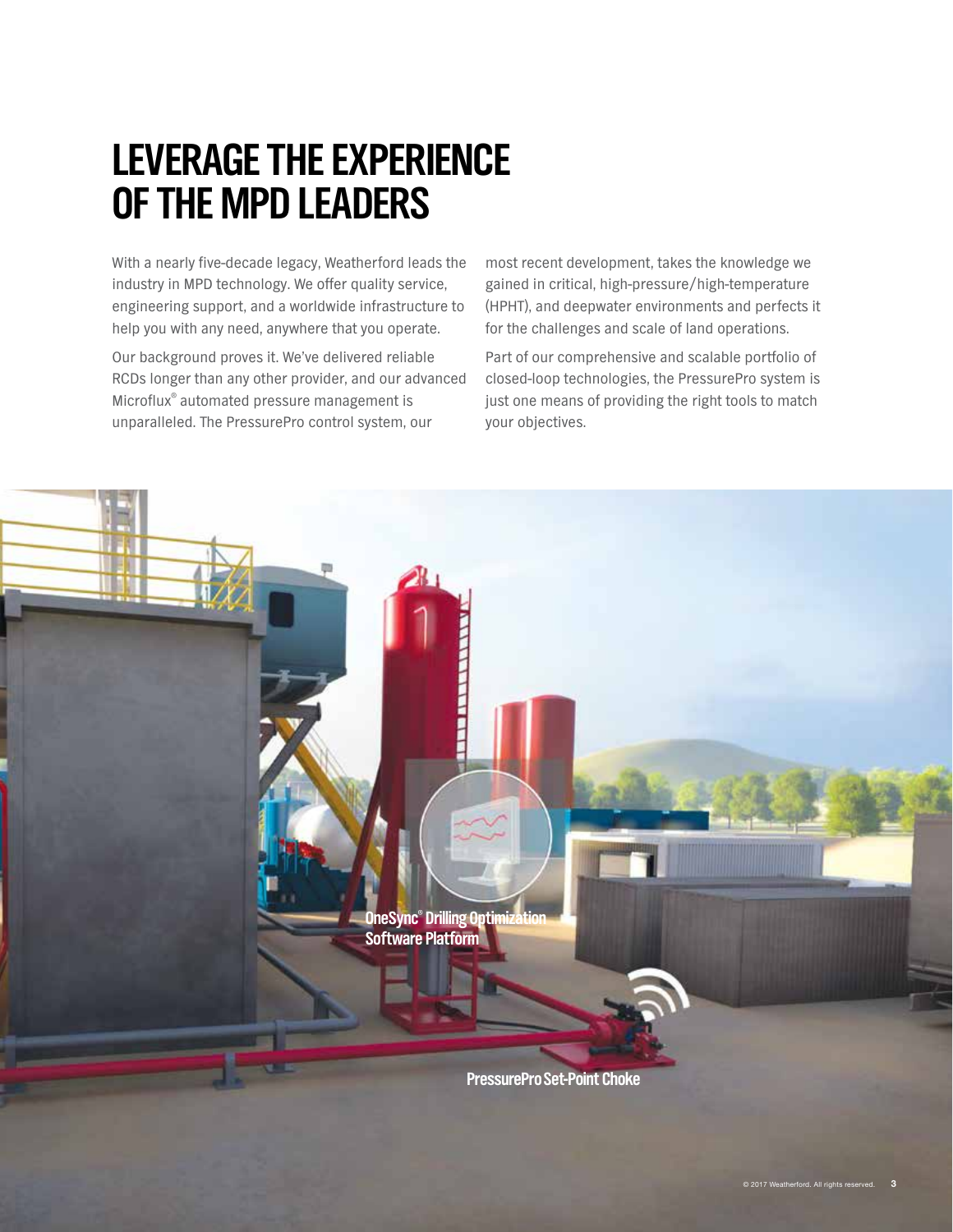## **COMMAND PRESSURE CONTROL WITH EFFICIENT AND REPEATABLE PRECISION**

## PressurePro® Control System

Incorporate our system into your onshore drilling operations and take off running. The PressurePro system delivers all the benefits of MPD—such as eliminating pressure spikes, improving hole stability, optimizing drilling plans, manipulating effective mud weights, and increasing rates of penetration (ROP)—and adds unique enhancements to this land-based system.

#### **SMOOTH FUNCTIONALITY THROUGH SEAMLESS INTEGRATION**

Other providers offer discrete chokes and RCDs that require time-consuming configuration to work together. We are the first company to take these two critical components from the initial design concept to the commercial market as a unified system. This unique pairing results in integrated controls and open communication for an enhanced user experience.

#### **SIMPLE OPERATION USING A SINGLE PLATFORM**

Our system uses a single human-machine interface (HMI) to control both the RCD and the choke. Displayed on a laptop in the doghouse or on the driller's console, the HMI enables you to control each component virtually rather than manually and keep your eye on important drilling parameters.

#### **PRECISE CONTROL WITH INSTANT ADAPTATIONS**

A key component of the system, the PressurePro set-point choke uses electric operation for repeatable and precise pressure management within ±5 psi (34.5 kPa) of the pressure point set. The choke self-adjusts automatically and instantaneously to variances in downhole pressure for quick, reliable recovery from surge and swab.



#### **AUTOMATED INTELLIGENCE THROUGH ADVANCED SOFTWARE**

Our OneSync® drilling software platform injects intelligence into your PressurePro operation. The software lets you control the choke and RCD, conduct measurements, and maintain pressures within the window you need. A proprietary control algorithm enables automatic choke adjustments that eliminate manual adaptations and inputs.

#### **ENHANCED RIG SAFETY**

Unlike other RCD and choke combinations, our system is independent from the rig well-control system. The two systems stand apart and each acts as a separate line of defense, which enables confidence in challenging flow-drilling applications.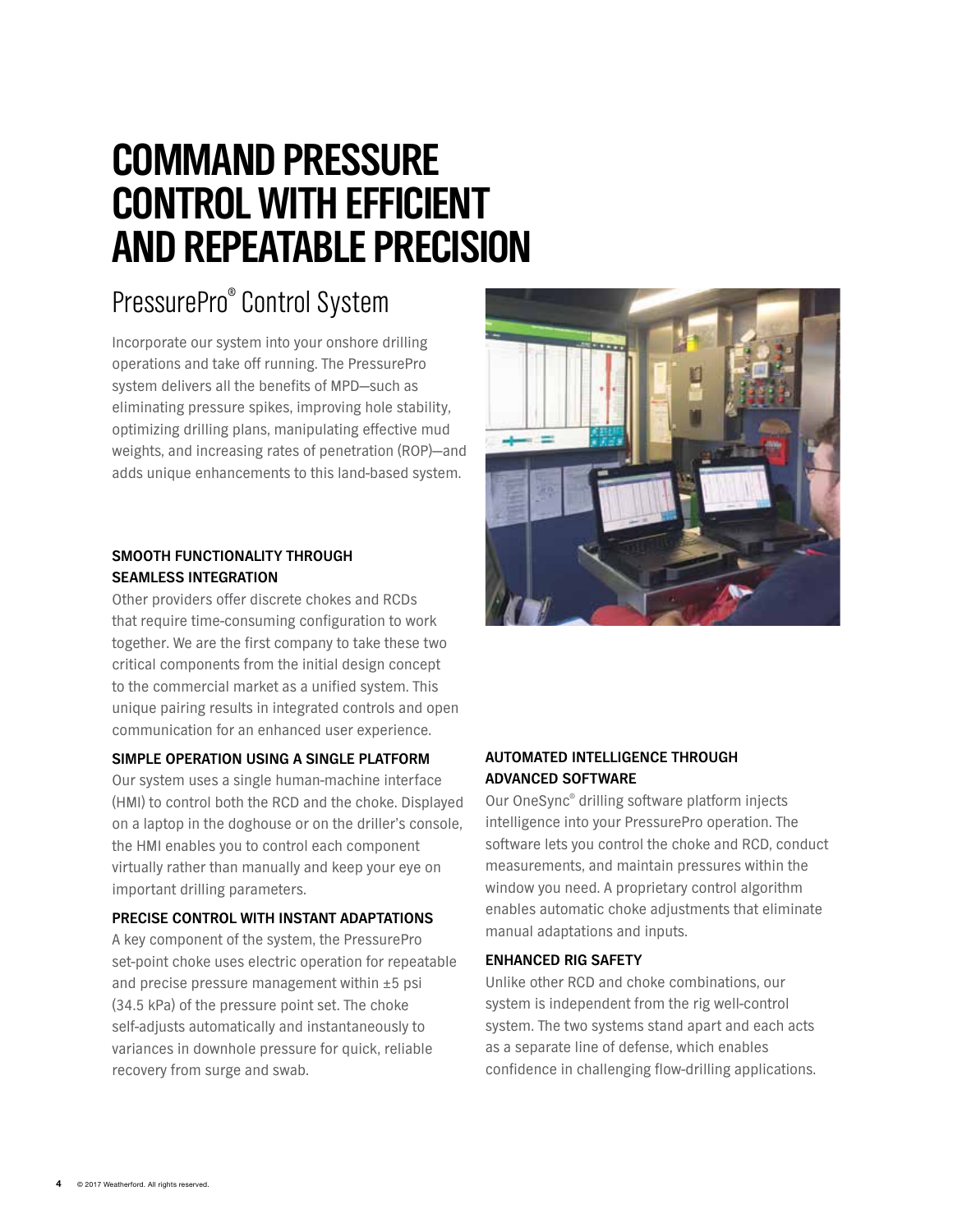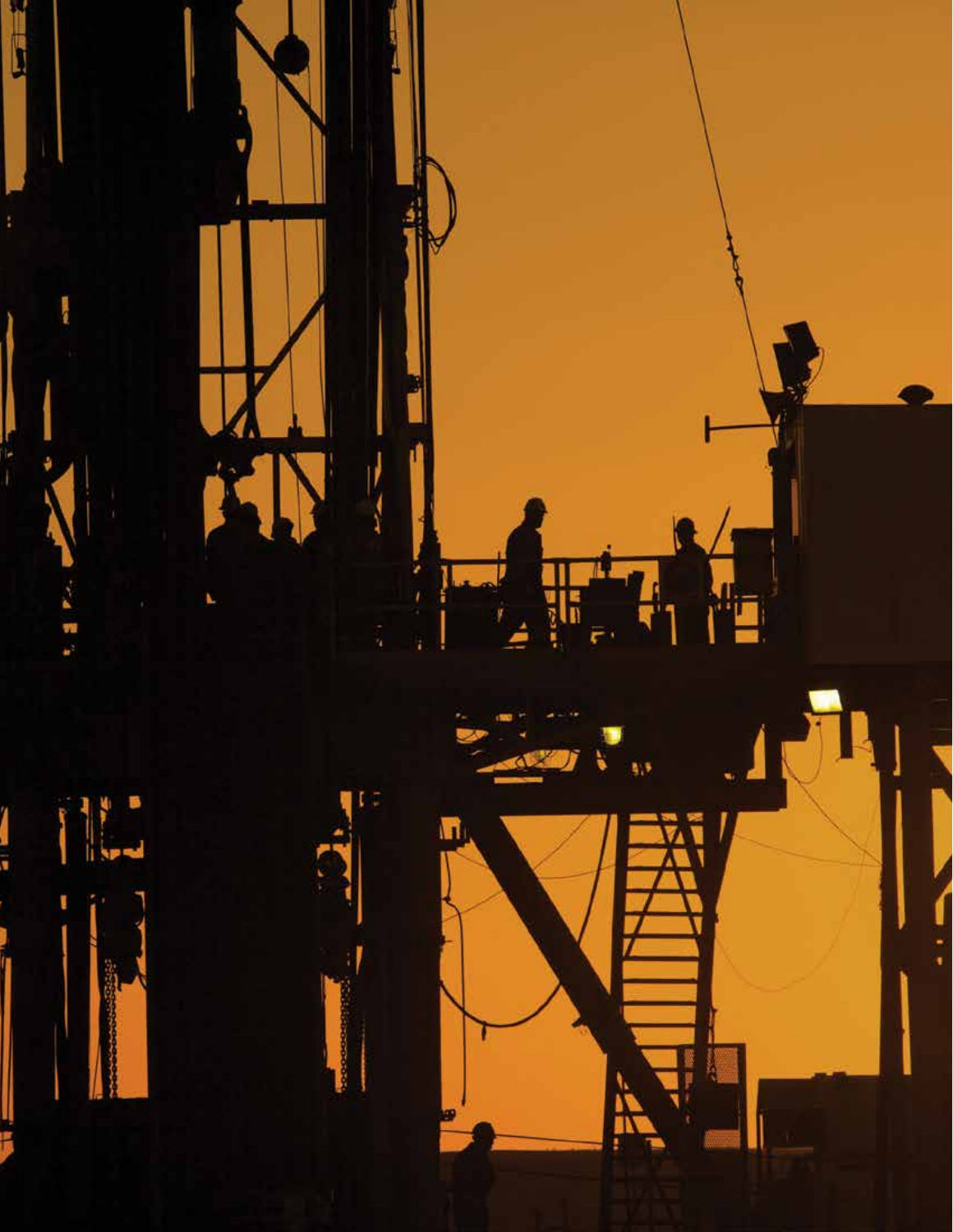## **FREE YOUR FOCUS WITH SEMIAUTOMATED ADJUSTMENTS**

## PressurePro® Set-Point Choke

Get set for enhanced drilling performance. A key piece of the system that is its namesake, our PressurePro set-point choke provides efficient and precise pressure control.

The user inputs the pressure set point, and then the system automatically maintains it by applying constant bottomhole pressure during drilling and connections. Compared to conventional manual and hydraulic chokes, this electric system provides more efficient and precise pressure control—within ±5 psi (34.5 kPa) of the pressure point set.



### **SET FOR CONTROL**

- Makes automatic adjustments to maintain pressures within the critical parameters of the drilling system
- Reduces the risk of exceeding the mud-gas separator capacity for safe drilling in narrow or unknown windows
- Easily integrates with existing flowline equipment to enable equivalent-circulating-density management of wellbore fluids
- Quickly and precisely opens and closes the choke through the use of electric stepper technology
- Incorporates ramp schedule for precise pressure control during connections
- Protects against pressure surges during various drilling modes including circulation of pills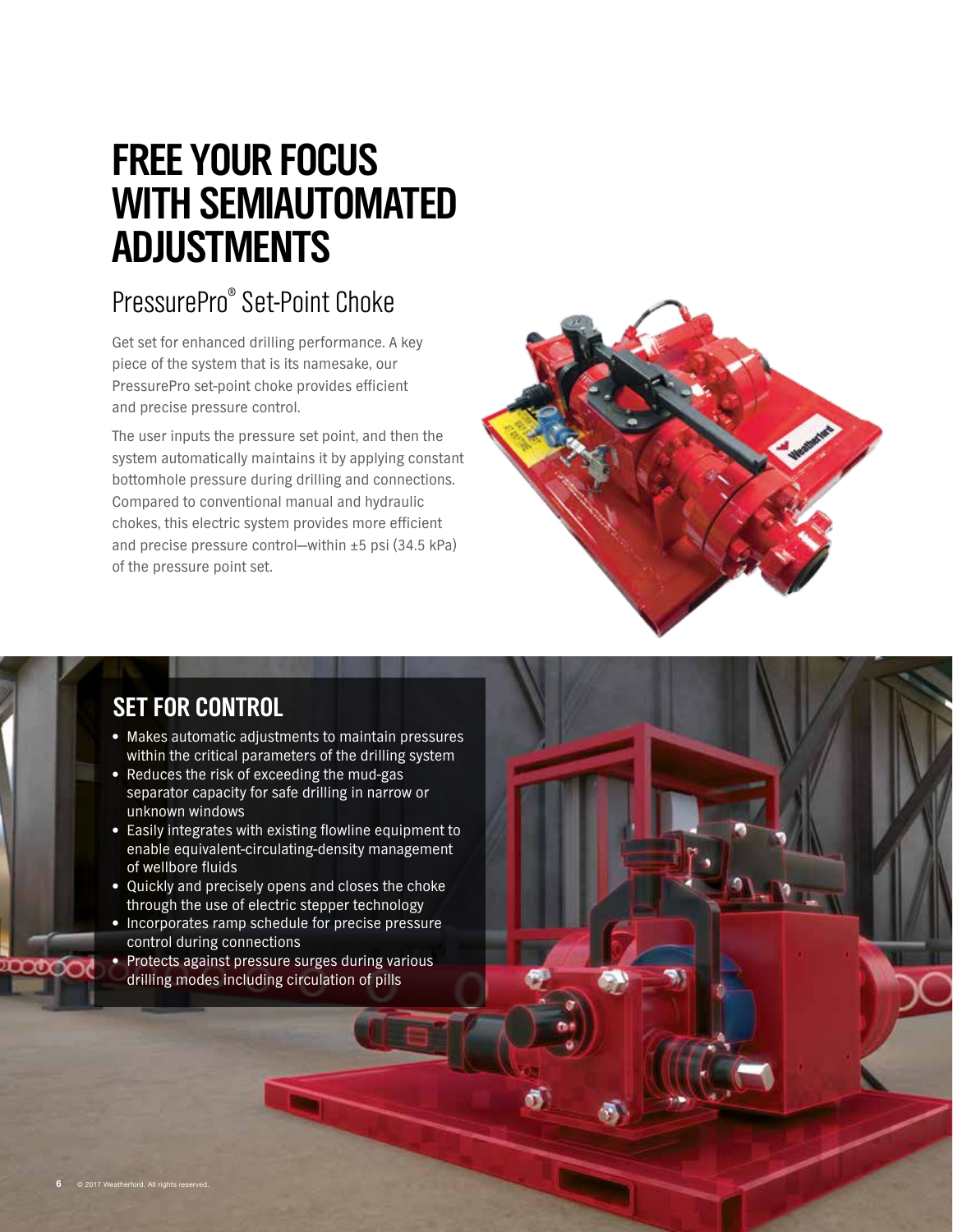## **AUGMENT YOUR ABILITIES WITH A HIGHER PRESSURE LIMIT**

## SafeShield® Model 7825 RCD

Next-generation technology takes your drilling operation to the next level. An integral part of the PressurePro system, our SafeShield Model 7825 RCD improves upon our previous industry-leading RCD design.

With enhanced safety and operational features including a shorter stack height, larger through-bore diameter, and higher pressure ratings—the RCD creates a closed-loop system that improves pressure management. This model bears the API 16RCD monogram and suits both liquid and pure-gas drilling environments.



### **BUILT TO PERFORM**

- Provides the highest RCD pressure rating up to 5,000 psi (34.5 MPa)
- Fits any drilling rig with a shorter stack height
- Offers a large through-bore diameter of 8-1/4 in. (210 mm)
- Facilitates installation and removal of the bearing assembly using a remote latching system
- Eliminates the need for an external hydraulic lubrication or lubrication lines with a self-lubricating bearing assembly
- Reduces overall installation time and eases configuration on the rig with a rotating flange
- Adapts to a range of flange configurations with an interchangeable lower flange assembly

© 2017 Weatherford. All rights reserved. **7**